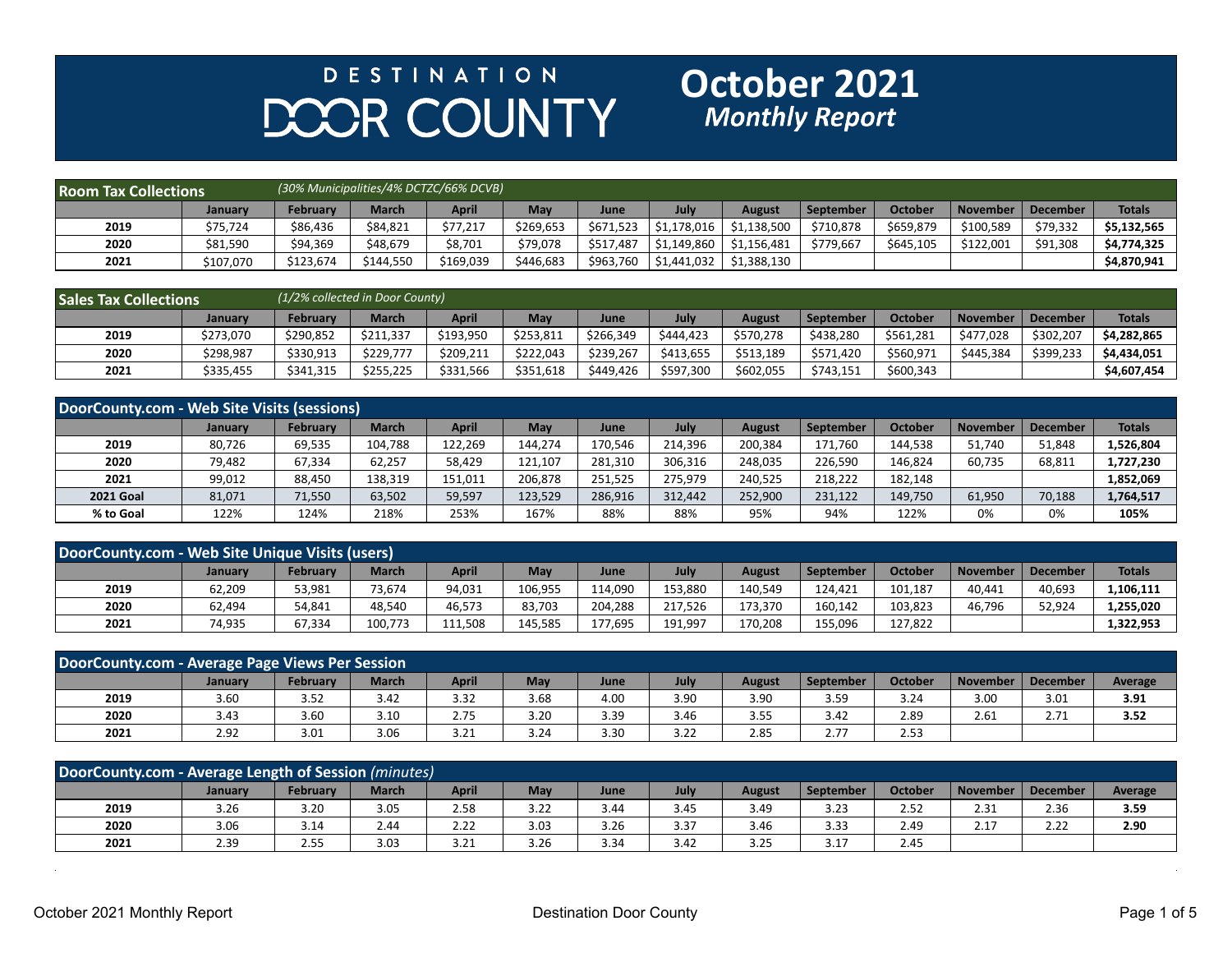| DoorCounty.com - Mobile Web Site Useage |                |          |        |        |        |             |         |               |           |         |                 |                 |               |
|-----------------------------------------|----------------|----------|--------|--------|--------|-------------|---------|---------------|-----------|---------|-----------------|-----------------|---------------|
|                                         | <b>January</b> | February | March  | April  | May    | <b>June</b> | July    | <b>August</b> | September | October | <b>November</b> | <b>December</b> | <b>Totals</b> |
| 2019                                    | 47,730         | 31,171   | 47,176 | 53,591 | 58,380 | 73.540      | 94.491  | 91,675        | 82.254    | 65.438  | 30,812          | 23,456          | 699,714       |
| 2020                                    | 36,049         | 33,826   | 28,198 | 33,689 | 53,741 | 138,902     | 145,267 | 111.515       | 103.576   | 70.470  | 29,860          | 33,330          | 818,423       |
| 2021                                    | 45,986         | 39,639   | 67,593 | 72,572 | 96,686 | 117,322     | 124,968 | 151,075       | 118.457   | 85,722  |                 |                 | 920,020       |

| DoorCounty.com - Top Ten Most Requested Pages for the Month | October 2021                   |                                              |
|-------------------------------------------------------------|--------------------------------|----------------------------------------------|
| $ 1\rangle$ /homepage                                       | 5) /stay                       | 9) /experience/                              |
| $ 2)$ /fall                                                 | 6) / experience                | 10)/discover/guides-and-reports/winter-guide |
| 3) / experience/events                                      | 7) /newsletter/october         |                                              |
| 4) /lodging                                                 | 8) /discover/washington-island |                                              |

| DoorCounty.com - Top Ten Sources for the Month | October 2021               |                              |
|------------------------------------------------|----------------------------|------------------------------|
| 1) Google/organic                              | 5) bing/organic            | 9) duckduckgo/organic        |
| 2) Direct Traffic                              | 6) yahoo/organic           | 10) Im.facebook.com/referral |
| $ 3)$ google/cpc                               | 7) Facebook/Facebook Ad    |                              |
| 4) DDC email                                   | 8) m.facebook.com/referral |                              |

| <b>Social Media: Facebook</b> |           |                 |              |              |            |             |           |               |                  |                |                 |                 |                    |
|-------------------------------|-----------|-----------------|--------------|--------------|------------|-------------|-----------|---------------|------------------|----------------|-----------------|-----------------|--------------------|
| <b>Impressions</b>            | January   | <b>February</b> | <b>March</b> | <b>April</b> | <b>May</b> | June        | July      | <b>August</b> | September        | <b>October</b> | <b>November</b> | <b>December</b> | <b>Totals</b>      |
| 2019                          | 1,718,452 | 1,728,409       | 2,258,613    | 2,966,996    | 1,745,963  | 1,772,403   | 1,482,104 | 1,589,049     | 2,319,589        | 1,645,947      | 471,513         | 729,547         | 20,428,585         |
| 2020                          | 1,133,521 | 1,184,316       | 887,660      | 680,311      | 959,275    | 1,886,257   | 2,785,831 | 1,970,320     | 1,984,249        | 1,642,433      | 416.433         | 2,764,057       | 18,294,663         |
| 2021                          | 1,173,143 | 884,322         | 1,979,303    | 2,067,793    | 1,446,633  | 1,433,734   | 1,138,484 | 1,661,577     | 1,595,445        | 952,916        |                 |                 | 14,333,350         |
| <b>Post Views</b>             | January   | <b>February</b> | <b>March</b> | <b>April</b> | <b>May</b> | <b>June</b> | July      | <b>August</b> | <b>September</b> | <b>October</b> | <b>November</b> | <b>December</b> | <b>Totals</b>      |
| 2019                          | 1,094,742 | 1,079,000       | 1,453,043    | 2,139,689    | 1.201.734  | 1,251,592   | 905,612   | 1,081,231     | 1.651.326        | 898,337        | 383,064         | 628,266         | 13,767,636         |
| 2020                          | 839,967   | 967,663         | 673,116      | 542,934      | 706,071    | 1,414,059   | 3,124,318 | 1,461,915     | 1,535,593        | 1,238,250      | 333,295         | 251,274         | 13,088,455         |
| 2021                          | 712,512   | 679,752         | 1,564,586    | 1,702,106    | 1,164,017  | 1,144,356   | 855,286   | 1,313,729     | 1,219,753        | 741,132        |                 |                 | 11,097,229         |
| <b>Page Views</b>             | January   | <b>February</b> | <b>March</b> | <b>April</b> | May        | June        | July      | <b>August</b> | September        | <b>October</b> | <b>November</b> | <b>December</b> | <b>Totals</b>      |
| 2019                          | 731,095   | 647,166         | 859,283      | 550,666      | 586,646    | 586,088     | 478,696   | 563,738       | 703,855          | 463,094        | 375,486         | 625,800         | 7,171,613          |
| 2020                          | 656,428   | 510,707         | 561,444      | 530,069      | 718,416    | 618,593     | 484,377   | 633,034       | 680.060          | 589,043        | 260,923         | 233,858         | 6,476,952          |
| 2021                          | 511,020   | 381,130         | 455.010      | 382.619      | 385,420    | 418,330     | 481.987   | 441,338       | 394,588          | 436,063        |                 |                 | 4,287,505          |
| <b>Engagement</b>             | January   | <b>February</b> | <b>March</b> | <b>April</b> | May        | June        | July      | <b>August</b> | September        | <b>October</b> | <b>November</b> | <b>December</b> | <b>Totals</b>      |
| 2019                          | 49,759    | 51,818          | 65.323       | 55,448       | 48,318     | 56,304      | 43.791    | 51,651        | 73,617           | 57,359         | 27,911          | 42,223          | 623,522            |
| 2020                          | 46,097    | 52,095          | 41.870       | 39,105       | 53,358     | 95,807      | 77.728    | 58,771        | 66.624           | 48,520         | 15.143          | 27,952          | 623,070            |
| 2021                          | 32,104    | 25,170          | 89.433       | 60,272       | 55,245     | 62.047      | 49.623    | 66,384        | 48.138           | 30,807         |                 |                 | 519,223            |
| <b>2021 Goal</b>              | 47,018    | 53,136          | 42,707       | 39,887       | 54,425     | 97,723      | 79,282    | 59,946        | 67,957           | 49,491         | 15,445          | 28,511          | 635,528            |
| % to Goal                     | 68%       | 47%             | 209%         | 151%         | 102%       | 63%         | 63%       | 111%          | 71%              | 62%            | 0%              | 0%              | 82%                |
| <b>Likes</b>                  | January   | <b>February</b> | <b>March</b> | <b>April</b> | May        | June        | July      | <b>August</b> | <b>September</b> | <b>October</b> | <b>November</b> | <b>December</b> | <b>Year Growth</b> |
| 2019                          | 113,643   | 114,006         | 114,607      | 115,014      | 115,698    | 116,426     | 117,064   | 117,577       | 118,058          | 118,266        | 118,236         | 118,905         | 5%                 |
| 2020                          | 118,974   | 119,136         | 119,320      | 119,548      | 120,266    | 121,393     | 122,709   | 123,767       | 125,063          | 125,594        | 125,549         | 125,653         | 6%                 |
| 2021                          | 125,885   | 125,912         | 126,335      | 127,006      | 127,670    | 128,264     | 128,798   | 129,229       | 129,556          | 129,677        |                 |                 | $-100%$            |
| <b>Received Messages</b>      | January   | <b>February</b> | <b>March</b> | <b>April</b> | May        | June        | July      | <b>August</b> | September        | <b>October</b> | <b>November</b> | <b>December</b> | <b>Totals</b>      |
| 2021                          | 994       | 728             | 5,395        | 1.700        | 987        | 1.663       | 2,072     | 3,064         | 1,543            | 1,515          |                 |                 | 19,661             |

 $\sim 10^{-1}$ 

 $\alpha$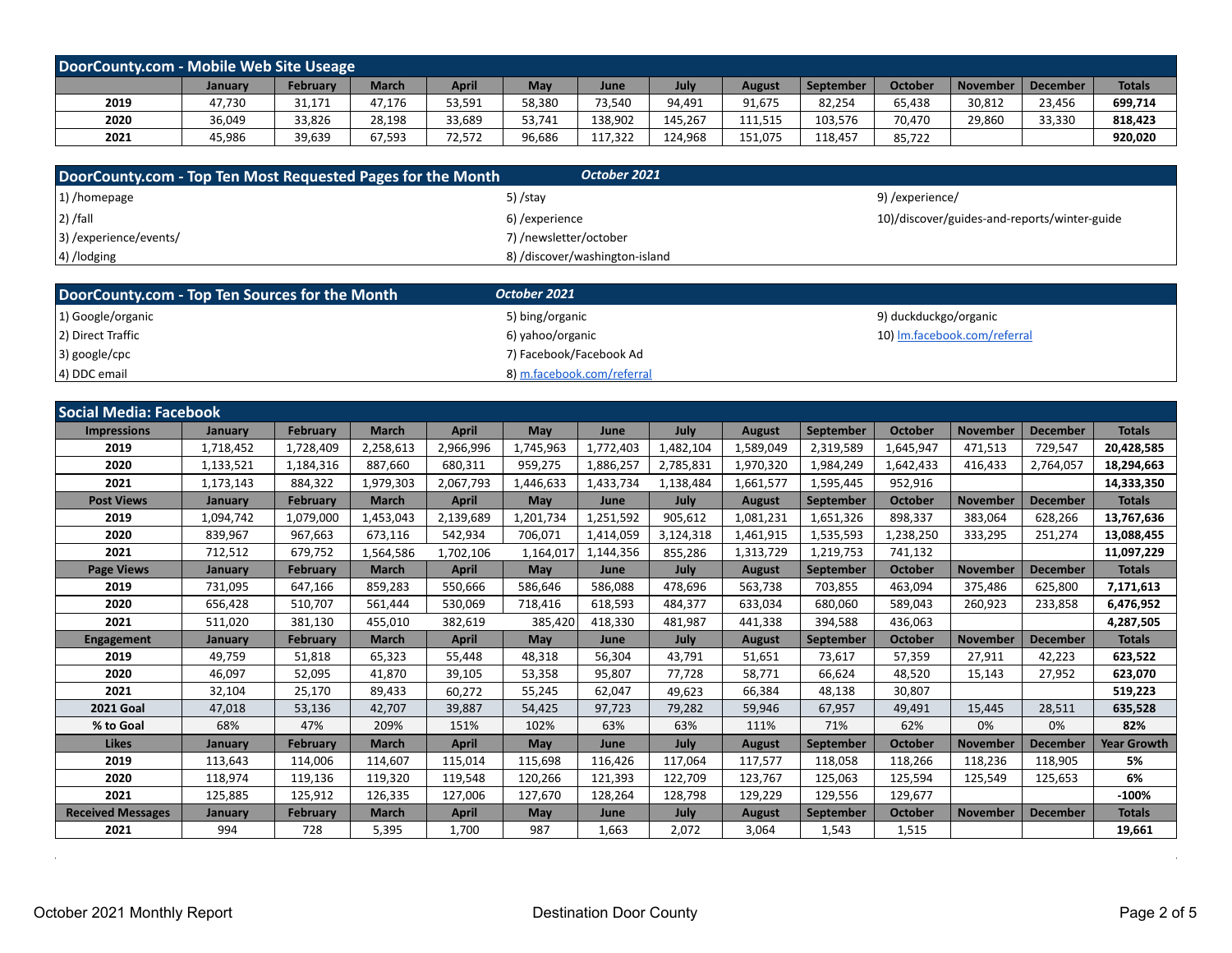| Social Media: Instagram     |                |                 |              |              |            |             |        |               |           |                |                 |                 |                    |
|-----------------------------|----------------|-----------------|--------------|--------------|------------|-------------|--------|---------------|-----------|----------------|-----------------|-----------------|--------------------|
| <b>Followers</b>            | January        | <b>February</b> | <b>March</b> | <b>April</b> | May        | <b>June</b> | July   | <b>August</b> | September | <b>October</b> | <b>November</b> | <b>December</b> | <b>Year Growth</b> |
| 2019                        | 41,489         | 42,444          | 43,816       | 46,615       | 46,602     | 47,731      | 49,306 | 50,480        | 51,441    | 52,403         | 53,209          | 53,624          | 29%                |
| 2020                        | 54,479         | 55,186          | 55,898       | 56,489       | 57.204     | 58,825      | 60.466 | 62,118        | 63,359    | 64,828         | 65,135          | 65,619          | 22%                |
| 2021                        | 66,503         | 67,013          | 67,549       | 68,024       | 68,708     | 69,548      | 70,328 | 70,972        | 71,538    | 71,907         |                 |                 |                    |
| <b>Comments &amp; Likes</b> | <b>January</b> | <b>February</b> | <b>March</b> | <b>April</b> | May        | June        | July   | <b>August</b> | September | <b>October</b> | <b>November</b> | <b>December</b> | <b>Total</b>       |
| 2019                        | 68,928         | 55,396          | 54,769       | 47,200       | 51,007     | 43,701      | 39,622 | 35,582        | 35,973    | 44,906         | 31,525          | 37,223          | 545,832            |
| 2020                        | 45.751         | 27,673          | 24.380       | 17,951       | 20,015     | 47.727      | 45,942 | 37,795        | 40.164    | 52,362         | 34.043          | 18,617          | 412,420            |
| 2021                        | 36,432         | 24,170          | 22,245       | 16,005       | 29,641     | 29,518      | 35,191 | 32,798        | 27,719    | 22,601         |                 |                 | 276,320            |
| <b>2021 Goal</b>            | 46,666         | 28,226          | 24.867       | 18,310       | 20,415     | 48,681      | 46,860 | 38,550        | 40,967    | 53,409         | 34,723          | 37,967          | 439,641            |
| % to Goal                   | 78%            | 86%             | 89%          | 87%          | 145%       | 61%         | 75%    | 85%           | 68%       | 42%            | 0%              | 0%              | 63%                |
| <b>Received Messages</b>    | <b>January</b> | <b>February</b> | <b>March</b> | <b>April</b> | <b>May</b> | June        | July   | <b>August</b> | September | <b>October</b> | <b>November</b> | <b>December</b> | <b>Total</b>       |
| 2021                        | 842            | 329             | 370          | 254          | 390        | 501         | 754    | 475           | 766       | 431            |                 |                 | 5,112              |

| Social Media: Twitter    |                |                 |              |              |            |        |        |               |                  |                |                 |                 |                    |
|--------------------------|----------------|-----------------|--------------|--------------|------------|--------|--------|---------------|------------------|----------------|-----------------|-----------------|--------------------|
| <b>Followers</b>         | January        | <b>February</b> | <b>March</b> | <b>April</b> | May        | June   | July   | <b>August</b> | September        | <b>October</b> | <b>November</b> | December        | <b>Year Growth</b> |
| 2019                     | 6,505          | 6,529           | 6,587        | 6,615        | 6,649      | 6,708  | 6,777  | 6,823         | 6,852            | 6,892          | 6,911           | 6,917           | 6.33%              |
| 2020                     | 6,948          | 6,968           | 6,982        | 7,042        | 7,098      | 7,147  | 7,190  | 7,212         | 7,202            | 7,247          | 7,248           | 7,252           | 4.38%              |
| 2021                     | 7,158          | 7,182           | 7,236        | 7,244        | 7,209      | 7,226  | 7,248  | 7,424         | 7.485            | 7,581          |                 |                 | $-100.00\%$        |
| <b>Impressions</b>       | <b>January</b> | <b>February</b> | <b>March</b> | <b>April</b> | <b>May</b> | June   | July   | <b>August</b> | <b>September</b> | <b>October</b> | <b>November</b> | <b>December</b> | <b>Totals</b>      |
| 2019                     | 41,303         | 64,700          | 51.200       | 47,200       | 39,900     | 48,700 | 50,200 | 42,500        | 58,100           | 35,400         | 49,000          | 30,400          | 558,603            |
| 2020                     | 37,600         | 45,500          | 23,900       | 33,300       | 42,300     | 24,600 | 19,800 | 27,800        | 26,800           | 44,700         | 30,800          | 27,623          | 384,723            |
| 2021                     | 36,908         | 33,810          | 42,256       | 26,888       | 27,014     | 24,659 | 23,468 | 75,913        | 22,421           | 25,457         |                 |                 | 338,794            |
| <b>2021 Goal</b>         | 38,352         | 46,410          | 24,378       | 33,967       | 43,146     | 25,092 | 20,196 | 28,356        | 27,336           | 45,594         | 31,416          | 28,175          | 392,418            |
| % to Goal                | 96%            | 73%             | 173%         | 79%          | 63%        | 98%    | 116%   | 268%          | 82%              | 56%            | 0%              | 0%              | 86%                |
| <b>Received Messages</b> | January        | February        | <b>March</b> | <b>April</b> | May        | June   | July   | <b>August</b> | September        | <b>October</b> | <b>November</b> | <b>December</b> | <b>Total</b>       |
| 2021                     | 154            | 70              | 19           | 6            |            |        | 11     | 20            | 14               | 15             |                 |                 | 317                |

| <b>Pay-Per-Click Results</b> |                |                 |              |              |        |             |        |               |           |                |                 |          |               |
|------------------------------|----------------|-----------------|--------------|--------------|--------|-------------|--------|---------------|-----------|----------------|-----------------|----------|---------------|
|                              | <b>January</b> | <b>February</b> | <b>March</b> | <b>April</b> | May    | <b>June</b> | July   | <b>August</b> | September | <b>October</b> | <b>November</b> | December | <b>Totals</b> |
| 2019                         | 7,554          | 7,080           | 11,305       | 10,866       | 12,797 | 16,264      | 19,465 | 20,134        | 16,874    | 14.272         | 7140            | 5503     | 149,254       |
| 2020                         | 5,686          | 5,592           | 7,346        | 5,887        | 11,291 | 21,498      | 24,425 | 20,390        | 18,142    | 10,344         | 9,756           | 11,340   | 151,697       |
| 2021                         | 11,794         | 10,882          | 17,215       | 17,385       | 23,658 | 24,302      | 26.416 | 24,437        | 23,251    | 19,724         |                 |          | 199,064       |

| Door County E-Newsletter - Number of E-Mail Subscribers |                |                 |              |              |         |         |         |               |           |                |                 |                 |             |
|---------------------------------------------------------|----------------|-----------------|--------------|--------------|---------|---------|---------|---------------|-----------|----------------|-----------------|-----------------|-------------|
|                                                         | <b>January</b> | <b>February</b> | <b>March</b> | <b>April</b> | May     | June    | July    | <b>August</b> | September | <b>October</b> | <b>November</b> | <b>December</b> | Year Growth |
| 2019                                                    | 234,402        | 235.885         | 237.388      | 234.602      | 230.667 | 231.672 | 233.441 | 234,294       | 235,297   | 235,313        | 236.229         | 237.757         | 1%          |
| 2020                                                    | 233,019        | 233.445         | 236.304      | 235.498      | 234.583 | 233.455 | 233.614 | 233,558       | 233.094   | 233,080        | 232.425         | 231,570         | $-1%$       |
| 2021                                                    | 229,813        | 228.401         | 231.392      | 231,306      | 232.077 | 231,610 | 231,526 | 231,421       | 237.757   | 230,037        |                 |                 | -100%       |

| Door County E-Newsletter - Open Rates |         |          |              |              |        |        |        |        |                  |         |                 |                 |         |
|---------------------------------------|---------|----------|--------------|--------------|--------|--------|--------|--------|------------------|---------|-----------------|-----------------|---------|
|                                       | Januarv | February | <b>March</b> | <b>April</b> | May    | June   | July   | August | <b>September</b> | October | <b>November</b> | <b>December</b> | Average |
| 2019                                  | 19.06%  | 22.14%   | 21.20%       | 22.52%       | 23.26% | 23.87% | 26.49% | 26.51% | 23.44%           | 17.94%  | 22.76%          | 17.78%          | 22.25%  |
| 2020                                  | 22.89%  | 22.70%   | 28.68%       | 24.37%       | 33.08% | 38.48% | 37.10% | 31.96% | 35.80%           | 30.17%  | 24.56%          | 24.14%          | 29.49%  |
| 2021                                  | 26.39%  | 30.83%   | 27.32%       | 30.11%       | 29.60% | 24.13% | 31.92% | 30.49% | 31.15            | 28.84   |                 |                 |         |

 $\bar{z}$ 

l.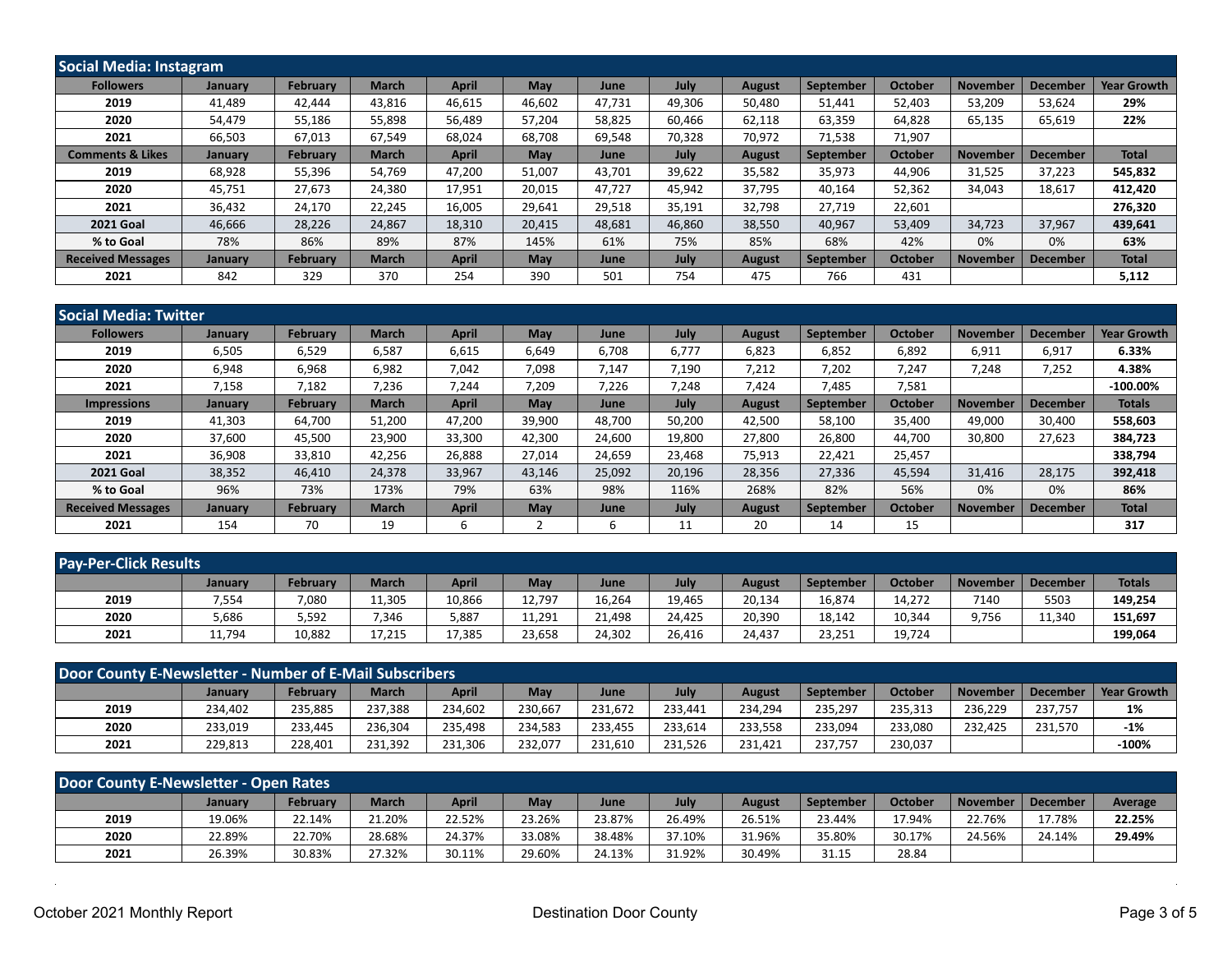| Door County E-Newsletter - Click Thru's |         |                 |              |              |       |             |       |               |                  |                |                 |                 |         |
|-----------------------------------------|---------|-----------------|--------------|--------------|-------|-------------|-------|---------------|------------------|----------------|-----------------|-----------------|---------|
|                                         | January | <b>February</b> | <b>March</b> | <b>April</b> | May   | <b>June</b> | July  | <b>August</b> | <b>September</b> | <b>October</b> | <b>November</b> | <b>December</b> | Average |
| 2019                                    | 2.66%   | 3.60%           | 3.29%        | 2.76%        | 3.66% | 4.74%       | 4.31% | 4.49%         | 5.57%            | 3.09%          | 2.78%           | 1.56%           | 3.37%   |
| 2020                                    | 2.19%   | 2.31%           | 3.58%        | 1.15%        | 86%   | 6.53%       | 5.31% | 4.76%         | 5.31%            | 4.02%          | 2.59%           | 2.65%           | 3.69%   |
| 2021                                    | 2.95%   | 4.41%           | 3.52%        | 4.37%        | 4.52% | 4.91%       | 4.49% | 3.42%         | 5.40%            | 3.75%          |                 |                 |         |

| <b>Advertising - Gross Impressions</b> |                |                 |              |            |            |             |           |               |             |           |                 |           |              |
|----------------------------------------|----------------|-----------------|--------------|------------|------------|-------------|-----------|---------------|-------------|-----------|-----------------|-----------|--------------|
|                                        | <b>January</b> | <b>February</b> | <b>March</b> | April      | May        | <b>June</b> | July      | <b>August</b> | September   | October   | <b>November</b> | December  | <b>Total</b> |
| 2019                                   | 746,596        | 804,685         | 3,797,293    | 19,926,019 | 24.361.571 | 4,439,997   | 3,254,874 | 14,679,101    | 31,134,255  | 1,284,761 | 253,909         | 241.105   | 106.924.166  |
| 2020                                   | 3.441.763      | 772.865         | 4.487.926    | 188.207    | 209.265    | 37,400,583  | 3.788.621 | 1,883,580     | 37,354,210  | 2,084,726 | 327.237         | 3.403.013 | 95.341.996   |
| 2021                                   | 3,691,284      | 1.647.058       | 7,516,993    | 16,241,205 | 31.619.680 | 3,177,316   | 1.047.443 | 11,010,706    | '15,294,236 | 948.243   |                 |           | 92,194,164   |

| <b>Advertising - Media Placed 2021</b> |          |          |              |              |           |          |          |               |           |          |          |          |              |
|----------------------------------------|----------|----------|--------------|--------------|-----------|----------|----------|---------------|-----------|----------|----------|----------|--------------|
|                                        | Januarv  | February | <b>March</b> | <b>April</b> | May       | June     | July     | <b>August</b> | September | October  | November | December | <b>Total</b> |
| <b>Total Paid</b>                      | \$44,302 | \$18,422 | \$59,332     | \$127,960    | \$296,596 | \$69,138 | \$15,664 | \$64,510      | \$92,095  | \$12,474 |          |          | \$800,494    |
| <b>Co-Op Dollars</b>                   | \$1,575  | \$2,025  | \$9,835      | \$4.502      | \$8,192   | \$7,377  | \$6,592  | \$11,379      | \$6,942   | \$2,300  |          |          | \$60,719     |

| <b>Online Video Views</b> (includes DDC video content on YouTube, Facebook, Vimeo, etc) |                |          |              |         |         |             |         |         |           |         |                 |          |               |
|-----------------------------------------------------------------------------------------|----------------|----------|--------------|---------|---------|-------------|---------|---------|-----------|---------|-----------------|----------|---------------|
|                                                                                         | <b>January</b> | February | <b>March</b> | April   | May     | <b>June</b> | July    | August  | September | October | <b>November</b> | December | <b>Totals</b> |
| 2019                                                                                    | 187.976        | 154.620  | 405.237      | 156.856 | 145.688 | 175,083     | 90,004  | 55.746  | 15.894    | 21.755  | 21.220          | 34.622   | 1,464,701     |
| 2020                                                                                    | 42,795         | 22,173   | 66,611       | 97.340  | 178,820 | 122.356     | 127.653 | 186,474 | 128.343   | 119.505 | 21,922          | 14.141   | ,128,133      |
| 2021                                                                                    | 29,892         | 25,721   | 54,102       | 48,921  | 40,058  | 36,214      | 32,037  | 37,357  | 39,050    | 25,981  |                 |          | 369,333       |

| <b>Media Marketing Program - Impressions</b> |                |                 |                           |            |            |                         |                           |               |                  |                |                 |                 |               |
|----------------------------------------------|----------------|-----------------|---------------------------|------------|------------|-------------------------|---------------------------|---------------|------------------|----------------|-----------------|-----------------|---------------|
|                                              | <b>January</b> | <b>February</b> | <b>March</b>              | April      | <b>May</b> | June                    | July                      | <b>August</b> | <b>September</b> | <b>October</b> | <b>November</b> | <b>December</b> | <b>Totals</b> |
| 2019                                         | 99,963,410     | 62,423,890      | 30.432.627                | 13,209,923 | 6,647,728  | 7.063.714               | 97,886,602                | 10.801.279    | 17.799.696       | 33.722.879     | 974.989         | 775,434         | 381,702,171   |
| 2020                                         | 30,513,557     | 13.674.701      | 39.059.827                | 12,633,384 | 8.819.887  | 22,310,420   55,637,847 |                           | 27.823.582    | 18,739,336       | 144.646.399    | 2.350.034       | 217.784         | 376.426.758   |
| 2021                                         | 66,046,649     |                 | 140,872,845   810,018,849 | 19,617,331 | 17,986,296 | 9.498.479               | 70,734,302                | 96,771,515    | 5.387.308        | 131.319.447    |                 |                 | 1,368,253,021 |
| <b>2021 Goal</b>                             | 32,495,838     | 21,930,129      | 35,133,559                | 24,677,505 | 26,492,650 |                         | $13,118,736$   48,136,139 | 19,006,142    | 21,237,009       | 79,915,740     | 27,109,723      | 30,566,551      | 379,819,722   |
| % to Goal                                    | 203%           | 642%            | 2306%                     | 79%        | 68%        | 72%                     | 147%                      | 509%          | 25%              | 164%           | 0%              | 0%              | 360%          |

| Media Marketing Program - Visiting Journalists |         |          |              |              |     |      |      |               |           |                |                 |                 |               |
|------------------------------------------------|---------|----------|--------------|--------------|-----|------|------|---------------|-----------|----------------|-----------------|-----------------|---------------|
|                                                | January | February | <b>March</b> | <b>April</b> | May | June | July | <b>August</b> | September | <b>October</b> | <b>November</b> | <b>December</b> | <b>Totals</b> |
| 2019                                           |         |          | 0            |              |     | 22   |      | 18            | 11        |                |                 | ᆠᅶ              | 72            |
| 2020                                           |         |          | 0            |              |     |      |      | ᆠ             |           |                |                 | 12<br>ᅭ         | 60            |
| 2021                                           |         | 10       | 0            |              |     |      |      |               |           | 11             |                 |                 | 62            |
| <b>2021 Goal</b>                               |         |          |              |              |     | 10   | 10   | 12            |           |                |                 |                 | 70            |
| % to Goal                                      |         | 125%     |              |              | 75% | 110% | 70%  | 50%           | 100%      | 138%           |                 | 0%              | 89%           |

| Media Marketing Program - Ad Value Equivalency (AVE) |                |                 |              |              |           |           |           |               |           |           |           |                 |               |
|------------------------------------------------------|----------------|-----------------|--------------|--------------|-----------|-----------|-----------|---------------|-----------|-----------|-----------|-----------------|---------------|
|                                                      | <b>January</b> | <b>February</b> | <b>March</b> | <b>April</b> | May       | June      | July      | <b>August</b> | September | October   | November  | <b>December</b> | <b>Totals</b> |
| 2019                                                 | \$373,010      | \$172,097       | \$61.967     | \$711,055    | \$128.671 | \$295,606 | \$232,542 | \$70,927      | \$133,197 | \$234,993 | \$182.681 | \$86,097        | \$2,682,843   |
| 2020                                                 | \$344.671      | \$32,504        | \$194.664    | \$15,793     | \$108,659 | \$128,813 | \$366,942 | \$729.757     | \$76,991  | \$403,557 | \$582.619 | \$34,601        | \$3,019,571   |
| 2021                                                 | \$412,672      | \$227,001       | \$341.434    | \$53,255     | \$129.179 | \$104,567 | \$327,177 | \$565,405     | \$268,078 | \$688,673 |           |                 | \$3,117,441   |

 $\sim$ 

 $\mathcal{L}$